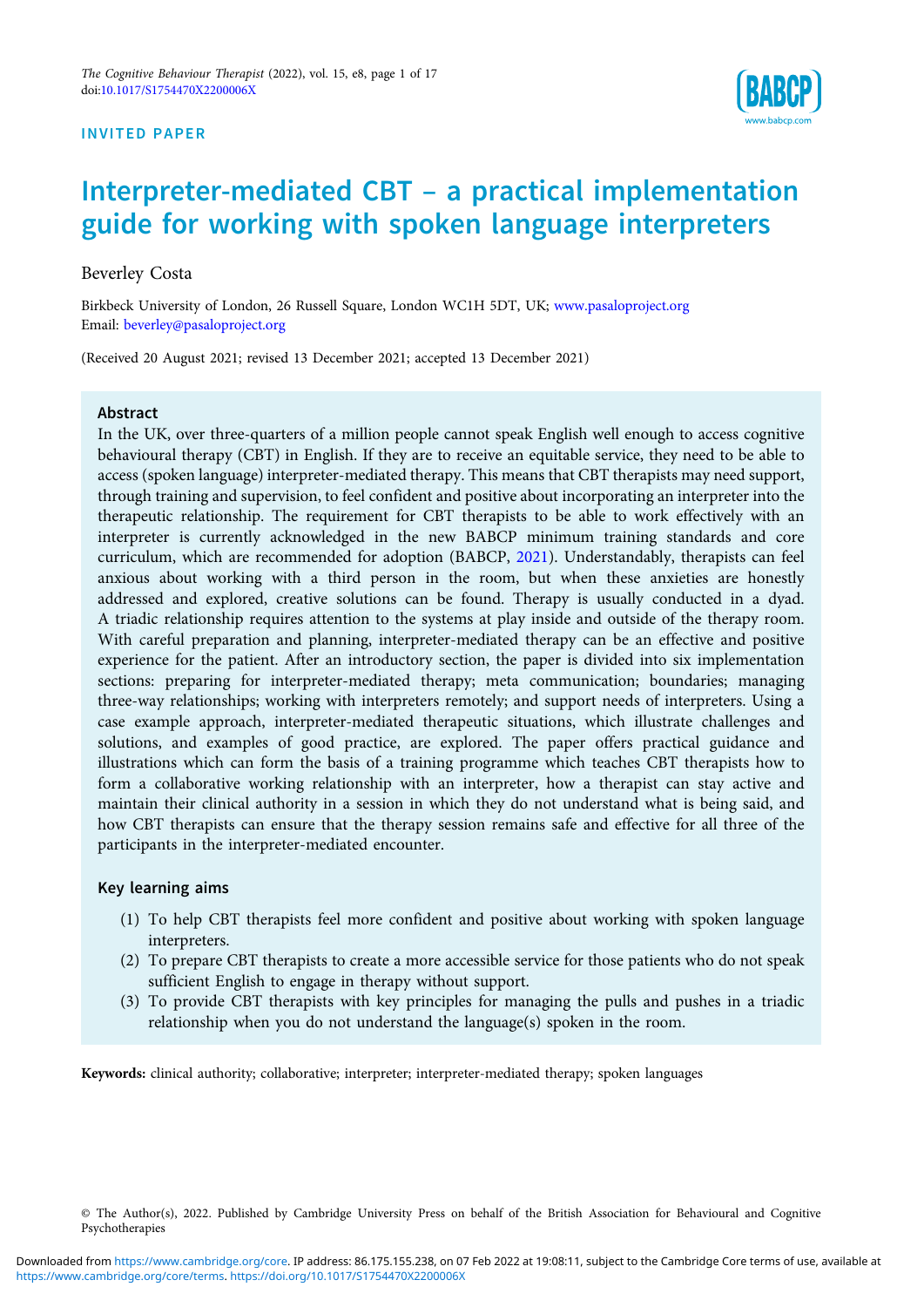# Introduction

This article has been written as a practical implementation. This type of guide aims to draw on evidence from research and from clinical wisdom. By their nature, not every suggestion can be evidence-based at this stage [especially when there has been little research into interpretermediated cognitive behavioural therapy (CBT)], but I endeavour to be transparent on what is clearly based on research and what is based on the significant experience of the author. The author of this paper is from a psychotherapy and spoken language interpreting practice background. I have supervised, trained and interpreted extensively for a range of clinicians, including CBT therapists in IAPT services, and for the third sector for over 20 years. I have delivered training in interpreter-mediated therapy to over 2000 CBT and other therapists. The focus of this paper is on spoken language interpreting. Although some of this article may be applicable to working with sign language interpreters, the reader may wish to refer to the NHS Guidelines for Working with British Sign Language/English Interpreters in Mental Health Settings (https://www.rdash.nhs.uk/wp-content/uploads/2014/04/DP8403-Guidelinesfor-working-with-BSL-01.19.pdf) or the Association of Sign Language Interpreters (2020) for further information.

Beginning with an overview of the background to interpreter-mediated psychological therapy, the paper is then divided into six implementation sections: preparing for interpreter-mediated therapy; meta communication; boundaries; managing three-way relationships; working with interpreters remotely via video link or on the telephone; and support needs of interpreters.

This implementation paper is substantial in length. It is intended as a consultation guide. The section on preparation for interpreter-mediated therapy is the lengthiest. This is because time spent on careful preparation and building a collaborative relationship with an interpreter is the key to ensuring that interpreter-mediated therapy is effective. Some readers may prefer to consult each of the sections separately and others may find it more useful to read the paper in its entirety. The case examples are included to illustrate ways in which to make interpretermediated therapy as effective as possible for the patient.

# **Background**

Over three-quarters of a million people in the UK report that they cannot speak English well, according to the 2011 Census in the UK. In some cases, they may be offered therapy in their first language. Working therapeutically across languages is a substantial topic which is worthy of attention. However, it is beyond the scope of this paper to deal with it appropriately. This paper focuses on what happens if any of those three-quarters of a million people need to access help with their mental health and they cannot be linguistically matched with a cognitive behavioural therapist or there is no lingua franca (the language both the patient and the therapist can converse in) (Bailey, 2019). A therapist will probably need to incorporate a spoken language interpreter<sup>1</sup> into the working relationship if they are going to be able to work collaboratively with the patient. Patients (and therapists) also need to be able to have access to appropriately trained interpreters<sup>2</sup> if they are truly going to experience equity of access to mental health services<sup>3</sup>. However, many therapists, understandably, feel anxious about incorporating a third person into what is traditionally a dyadic relationship (Boyles and Talbot, 2017; Doherty et al., 2010; Tutani et al., 2018), particularly when that third person

<sup>&</sup>lt;sup>1</sup>A spoken language interpreter translates the spoken word. A translator translates the written word.

<sup>&</sup>lt;sup>2</sup>Professional, trained interpreters work to the highest professional and ethical standards. Unfortunately, some interpreting agencies employ untrained interpreters. It is a good idea to check on an agency's quality control policies and procedures. These should be publicly available.

<sup>&</sup>lt;sup>3</sup>It should be noted, however, that although most patients are grateful to have access to an interpreter, not all patients will welcome having to speak through an interpreter. It is important to check with the patient about their preference.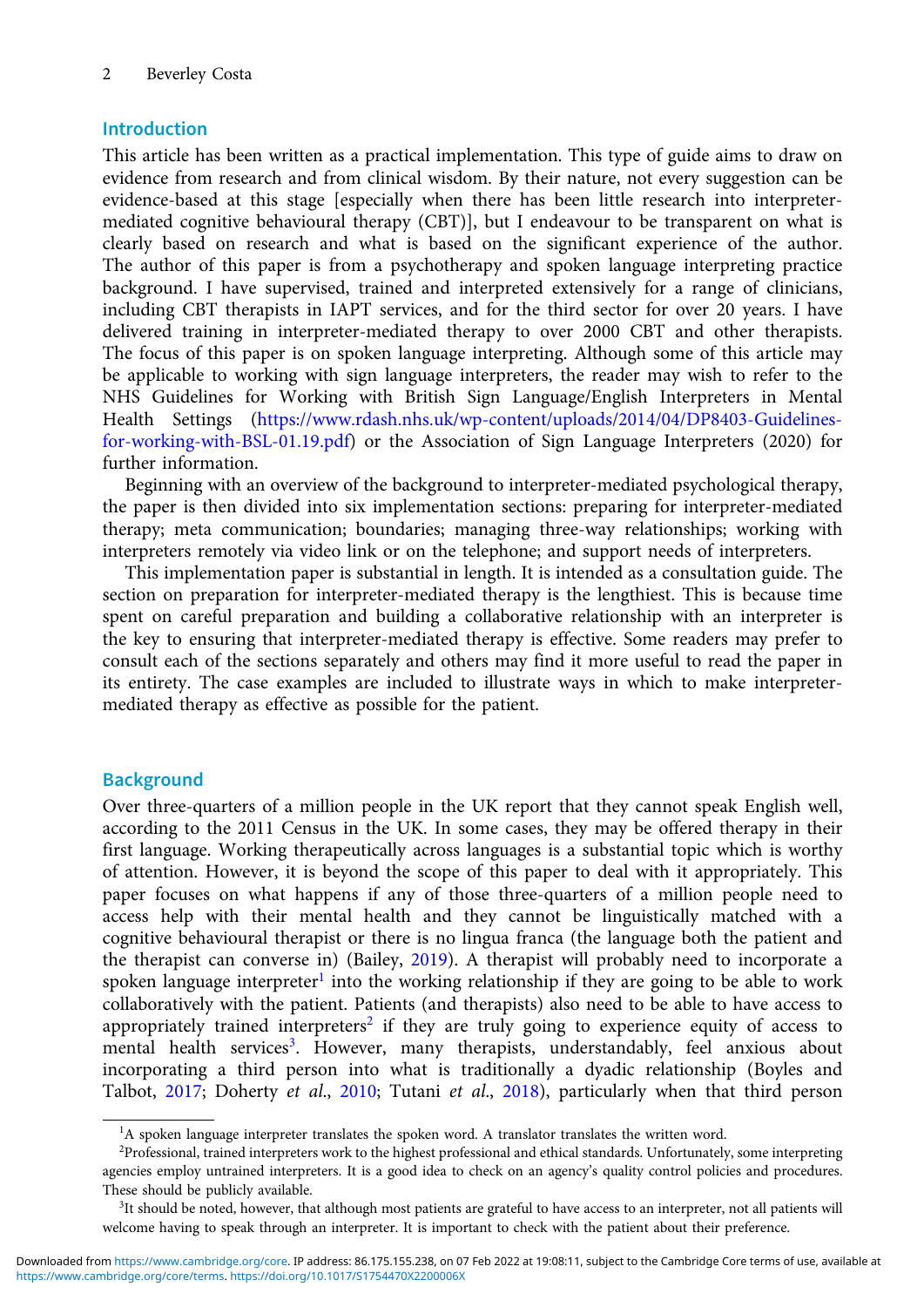seems to hold the power of enabling the communication between all three participants in the conversation. After all, an interpreter could add or detract from any part of the conversation and the patient and therapist would be none the wiser. For some therapists, this is the end of the story, despite a patient's appreciation of the effectiveness of interpreter-mediated therapy (Costa and Briggs, 2014). Some therapists just decide that they are not going to work with an interpreter. The consequence is that patients who need a spoken language interpreter can languish on a waiting list if only a few therapists are prepared to work with an interpreter. This is acknowledged and reflected in the new BABCP minimum training standards and core curriculum, which are recommended for adoption. These standards include the requirement for CBT therapists to be able to work with interpreters psychotherapeutically, establishing ways of working together and considering clinical implications (BABCP, 2021).

There are of course challenges, but there are also assets to working with interpreters in CBT. The assets become clear when a clinician has thought about and planned for the session so that a collaborative relationship – or a mini-équipe (Salaets and Balogh, 2015) – can be formed between the interpreter and the therapist for the best outcome possible for patients.

Sometimes, interpreter-mediated therapy can even provide an enhanced therapeutic experience for patients. A patient may feel a greater sense of containment if their treatment is delivered by a collaborative pair of professionals who are working together in harmony, on their behalf. For the therapist, the benefit of working with an interpreter is that they have more time for reflection, formulation, and observation of the patient's body language while an interpreter is rendering the translations. Also, importantly, the experience of working with an interpreter, and attending with sensitivity to the inherent power dynamics, can sharpen up a therapist's practice with all their patients. This does not happen by chance. It requires careful thought, preparation, and/or supervision and training. This paper will provide a practical framework, illustrated by case examples, relevant for a CBT context. These case examples show what can go well and how to problem-solve and/or avoid things going wrong. The aim is for practitioners to feel more confident and work effectively with interpreters (and hopefully, to enjoy the process), so that patients receive an equitable and effective service, with positive therapeutic outcomes.

## The challenge

As already noted, one of the biggest challenges for therapists is that traditionally clinical work is conducted between two people, and the idea of incorporating a third person into the relationship can be unsettling (Tribe and Thompson, 2009). This challenge is compounded by the fact that the clinician, who holds the clinical responsibility for the session, cannot understand what the patient is saying. It is therefore to be expected that this will create anxiety for a therapist. Clinicians report having sensations of 'exclusion and uncertainty and even competitive feelings' (Miller *et al.*, 2005; p. 32). These feelings frequently result in therapists slipping into a passive stance. Many of the solutions to working effectively with interpreters involve therapists in re-evaluating their positions on the active–passive continuum of facilitation when they are working with an interpreter. CBT therapists who are used to taking a collaborative stance may find it takes a while to get used to being at the more active end of the continuum, at least until everyone has become familiar with the three-way process. Working at the active end of the continuum involves an increased attention to transparency, clarity and to the power dynamics in the room. These are all essential clinical skills, but because these clinical skills are put under additional pressure when working in a triad, specialist brief training and further support from appropriately trained supervisors is recommended. One unintended bonus of working with interpreters is that, as therapists increase their confidence in their clinical authority, the quality of their practice is enhanced with all patients regardless of their linguistic needs.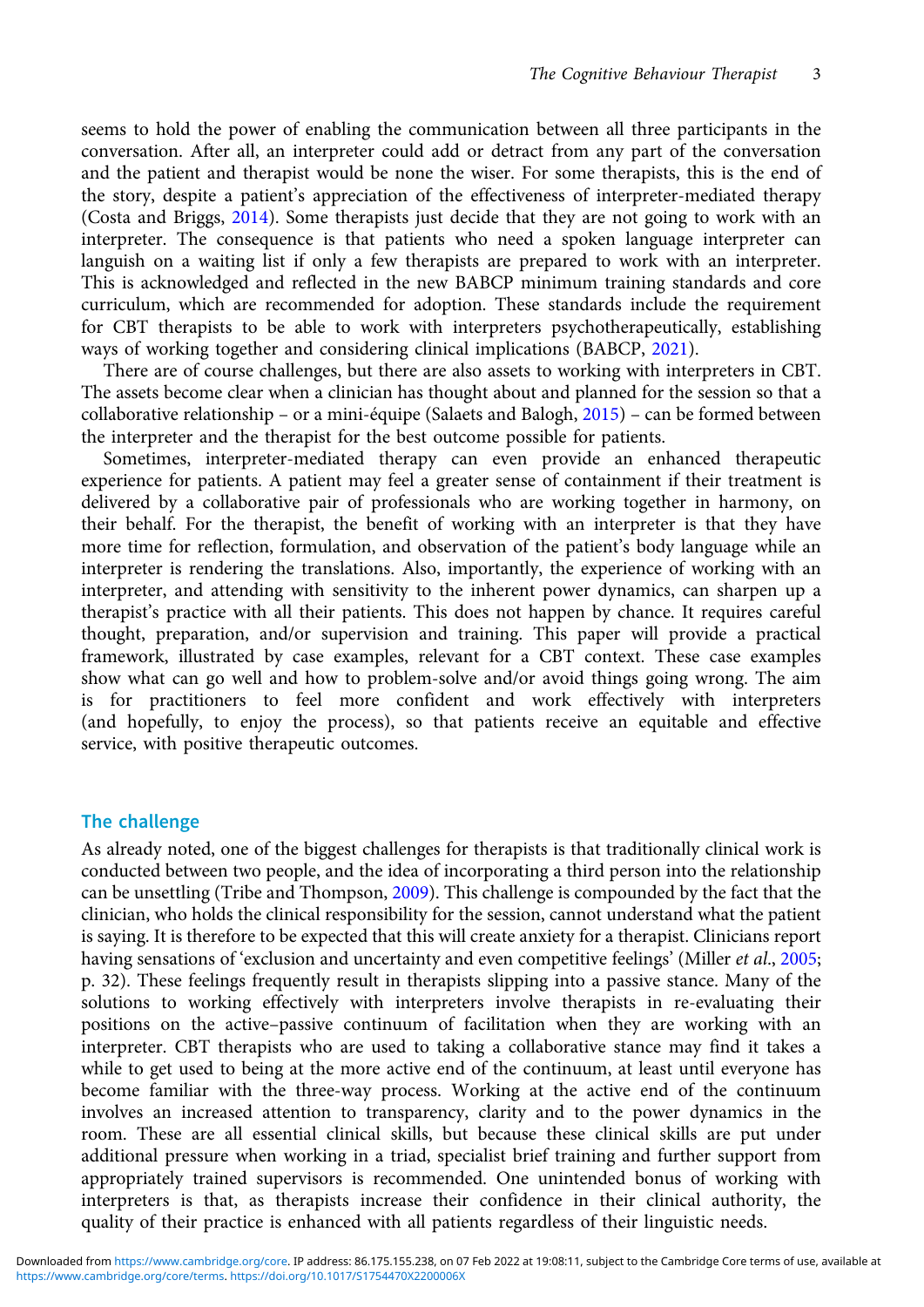In the following sections of the paper six over-arching practice issues, including one from a support/supervision perspective, will be explored through case examples. Potential solutions will be offered, concluding with tips for working effectively with interpreters in a mental health setting. These case examples illustrate material which is included in brief training programmes on effective interpreter-mediated therapy. The six issues are:

- (1) Preparing for interpreter-mediated therapy;
- (2) Meta communication ('talking about the talking');
- (3) Boundaries;
- (4) Managing three-way relationships;
- (5) Working with interpreters remotely via video link or on the telephone;
- (6) Support needs of interpreters.

# Preparing for interpreter-mediated therapy

Effective interpreter-mediated therapy begins before the first session. This phase includes activities such as (i) booking an interpreter, (ii) organising and holding a pre-meeting with the interpreter and (iii) responding to family and friends' offers to interpret.

## Booking an interpreter

Booking an interpreter is not a purely administrative task. Clinical responsibility includes ensuring safety for the patient, even if an interpreter is needed.

## Case example

Gloria has recently joined a service as a CBT therapist. Gloria tries to book an interpreter for a session later in the week, but she is told that that the administration team is responsible for booking interpreters to make the booking process streamlined and effective for all. Gloria wonders: 'Where do the interpreters come from? Have they been vetted/assessed/inducted into our code of practice?'.

Later at the session, when the Turkish-speaking interpreter Mustafa arrives, it soon becomes clear to Gloria, in the patient's notes and in the pre-meeting, that her patient speaks Kurdish. Mustafa tries to reassure Gloria that the patient will be able to understand Turkish. During the session, Mustafa makes several asides to Gloria in which he expresses a negative opinion about the patient. The session does not go well, and Gloria makes a commitment to think about this carefully with her supervisor and to reflect on what she could have done differently. In the supervision session she identifies the need to stay active even before the interpreter-mediated session begins. She will try to take a systemic approach and consider all the elements of the system which are impacted before, during and after the session.

It is useful to liaise closely with the administration team if an interpreter is needed so that you can check that the correct language-matching has occurred and so that you can understand the criteria the administration staff are using to assess patients' linguistic abilities and linguistic needs. Interpreting agencies are unregulated, so you may want to find out about the interpreting agency your service uses. You can ask about the interpreting agency's codes of practice and its quality control measures. Many patients (although not all) prefer to have the same interpreter for their treatment, so that they do not have to repeat their story to multiple listeners. If that is a patient's preference or need, can the interpreting agency accommodate that requirement? One solution to relying on unregulated agencies is to create an in-house team of interpreters. The following description of interpreters' experiences of working directly with therapists within an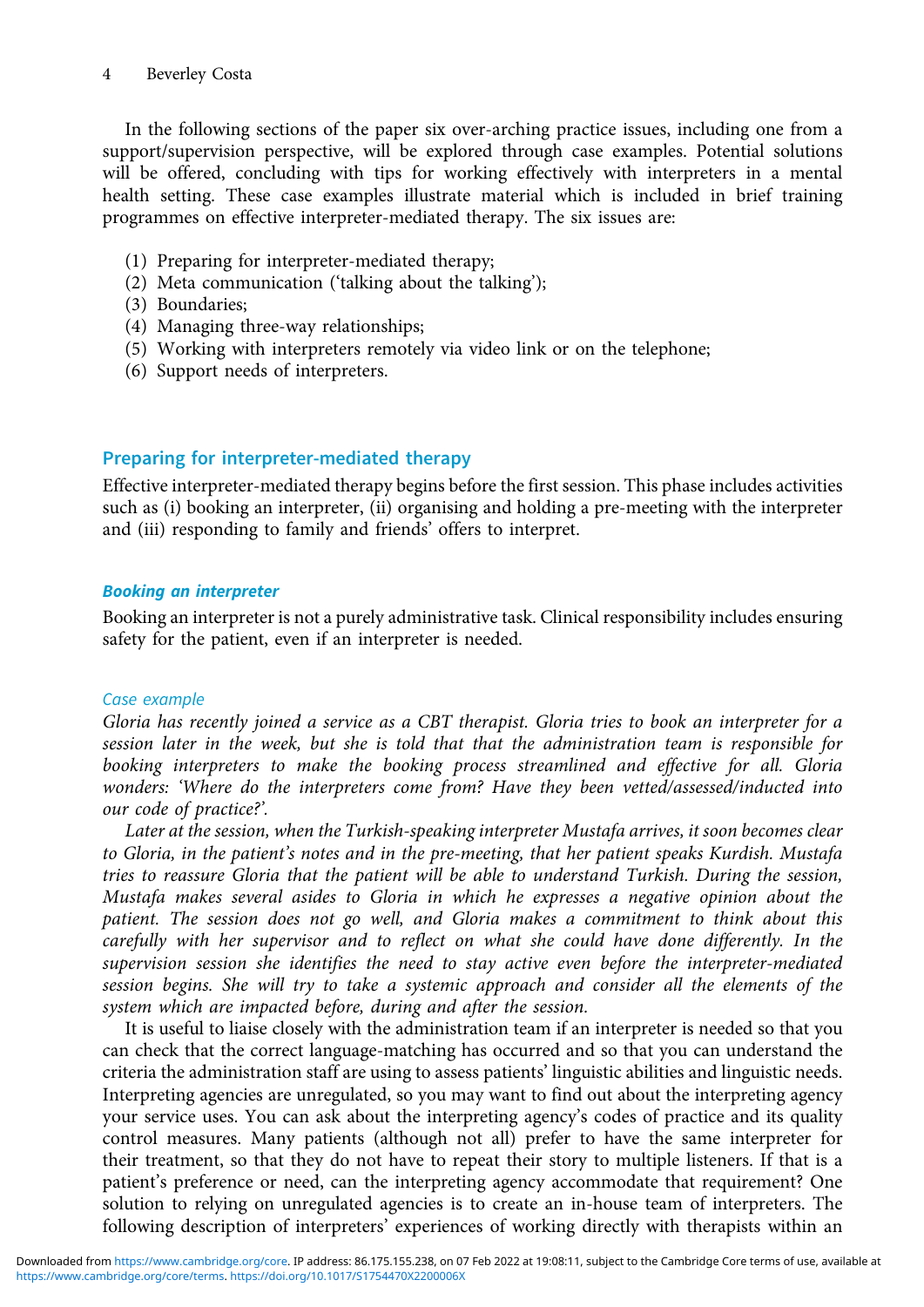Improving Access to Psychological Therapies (IAPT) service provides an example of service-wide good practice.

#### Case example

Usually, IAPT services work with interpreters from different agencies. The following example of a pilot scheme illustrates how interpreters can be incorporated into an IAPT service and the difference they can make for the therapeutic process. The pilot scheme lasted for 3 years. The small pool of interpreters representing different languages and trained in interpreting for mental health, became a part of a local IAPT service. The interpreters were employed directly by the NHS, but they were managed by the IAPT administration team. All the IAPT CBT therapists, counsellors and psychological wellbeing practitioners (PWPs) were given a list of interpreters with their spoken language, email address and telephone number. Usually, the whole booking process was done by the IAPT administration team. The therapists could also contact interpreters directly to find out their availability and/or discuss alternative dates and times. The direct contact between therapists and interpreters was very useful. It helped practitioners to have the same interpreter for the whole therapeutic process. It meant that both sides could develop a relationship and exchange CBT materials, questionnaire and booklets. From my point of view, as an interpreter, it was much easier to navigate the materials and interpret if we already knew what to expect. Sight or telephone translation of difficult questionnaires which are used in Step Three is very difficult, almost impossible without previous preparation. In briefings, therapists could discuss and explain to interpreters their methods of practice and their expectations. Interpreters could share their views and observations. All these procedures contributed to interpreters feeling like a key part of the therapeutic process and showed them that their work was being appreciated. This positive working relationship contributed to many successful, completed courses of therapy.

#### Organising and holding a pre-meeting with the interpreter

Professional interpreters and psychological therapists have their own professional codes of ethical practice. This paper focuses on how CBT practitioners can manage the specific ethical issues of power and safety when they are working with an interpreter. Power and safety are two major concerns for therapists working with interpreters. Patients may feel powerless and vulnerable. They are in a position where they need help, and they can neither understand the language of their helper nor make themselves understood in their own language. Therapists can feel powerless to communicate directly and they are dependent on the interpreter for that communication to take place. Interpreters feel powerless as they cannot make any independent intervention to alleviate the patient's issues. They are reliant on the therapist to do that. Powerlessness in interpreter-mediated helping situations can invoke a desire in professionals to compete with each other for control (Miller et al., 2005). A therapist will be concerned about whether they can guarantee that the therapy room is a safe space if they do not understand what is being said. They may also be concerned about establishing rapport with the patient and of staying in control of the session. Interpreters may be concerned that they will not understand any jargon used, that they may be emotionally overloaded, that their own safety could be compromised, or that they do not trust the clinician if, for example, they are unfamiliar with the working methods of therapy. Six CBT therapists and seven PWPs working in an NHS IAPT service were interviewed about their experiences of working with interpreters within an IAPT service (Tutani et al., 2018). One theme that emerged from the interviews was that practitioners found that working collaboratively with interpreters was a challenge because of a lack of shared understanding of each other's working methods.

Patients may wonder if the interpreter might be able to translate their feelings accurately. They may fear that their own voice will be lost. With fears on the three sides of the triangle, it is not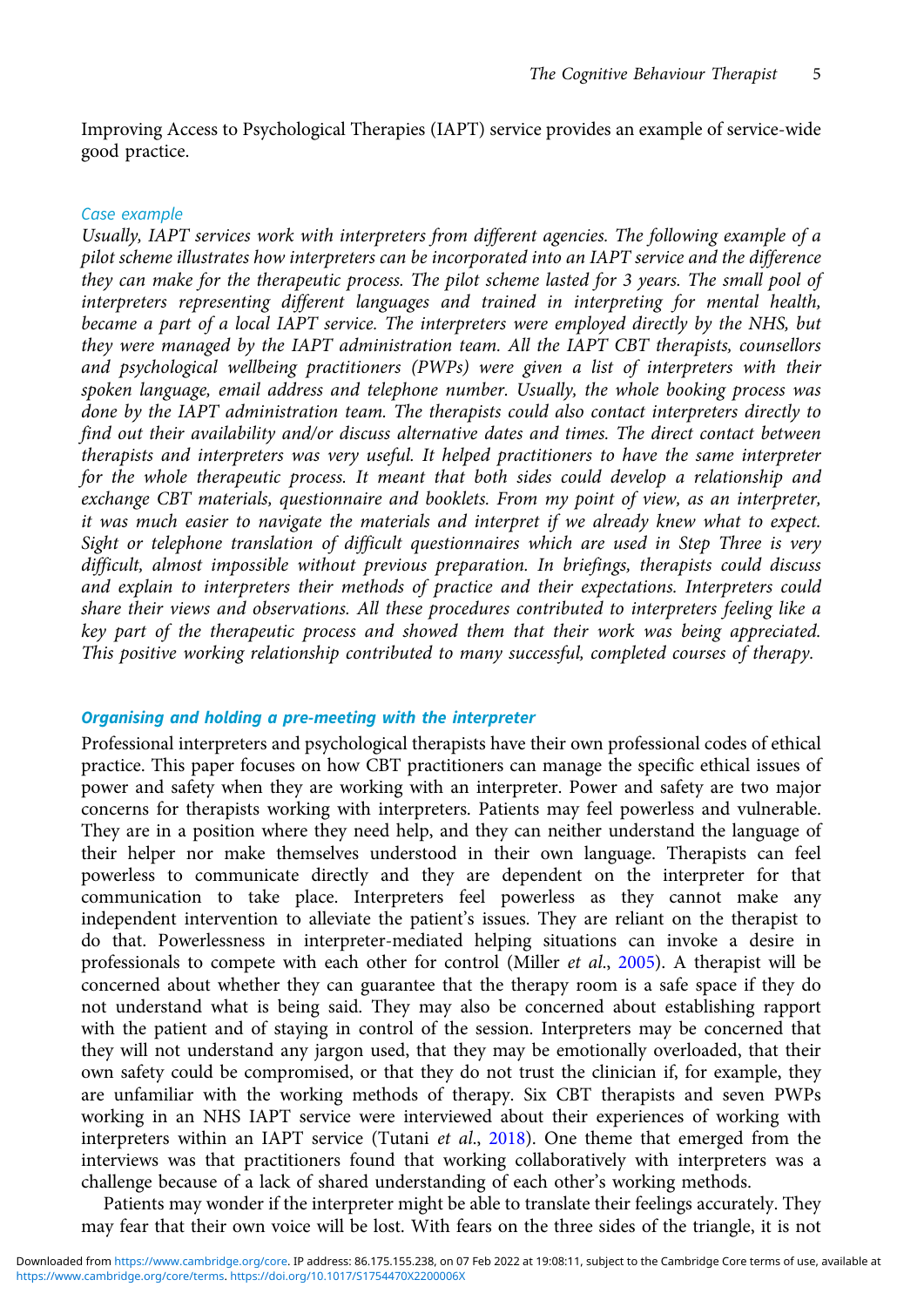## 6 Beverley Costa

surprising that this can feel daunting for practitioners, adding an extra level of complexity to the therapeutic work. Ideally a practitioner and an interpreter can feel that they are working on the same side, engaging in a team effort rather than a competition between rivals. Finding a way to work collaboratively together in the service of patients is a priority for therapists and interpreters. This requires the therapist and the interpreter to prepare together and to work as a collaborative team (also known as a mini-équipe; Salaets and Balogh, 2015). Therapists can enhance the chances of this happening if they make sure that they meet alone with the interpreter, before inviting the patient to join them, to prepare before the therapy session and then to de-brief after the session. The pre-meeting is an opportunity for the therapist to welcome the interpreter into the team and let the interpreter know that their professional skills are valued and respected. In the interests of transparency, it is useful to let the patient know that briefing meetings will take place and to inform the patient about the type of content that will be discussed.

## Example of the content of a pre-meeting

Charlie, a CBT therapist, has arranged to have a pre-meeting with an interpreter called Lamia. He has never worked with her before, so he sets himself an agenda for the type of things they are going to discuss. He wants to leave enough time for anything Lamia wants to ask or tell him. He plans to share his working methods with Lamia if she is new to CBT. He explains how some behaviours of a clinician, e.g. not rushing to comfort a patient who is crying, or allowing silences in the room, may seem strange. But Charlie explains they are clinical strategies, not signs of incompetence. Charlie has also, in advance, sent a sample of the forms that are going to be used to the interpreter and they have already addressed any linguistic problems. They agree that all the form-filling will be done together (with all three of them) in the room and with the interpreter translating all the questions and responses orally.

As Charlie is aiming to use guided exposure therapy, he asks Lamia not to step in to try to alleviate the emotional disturbance for the patient, even though it may be difficult to resist. Charlie asks if Lamia can interpret consecutively<sup>4</sup> and in first person so that he can feel more of a connection with the patient. They think about the logistics of role playing and chair work that Charlie plans to use. These are new concepts for the interpreter and may need some logistical planning together, e.g. how does the interpreter translate for a patient who is speaking from multiple roles?

Together, Charlie and Lamia discuss the frame for the work. Charlie explains that the therapeutic frame refers to the micro and the macro levels of structures which enable anxieties to be contained and worked with productively in mental health settings. Charlie proposes that he will probably set the ground rule that 'everything everyone says in the room will be translated out loud'. They agree that it will be Charlie, rather than Lamia, who sets the ground rules. They want to give a clear message to the patient about who is leading the sessions. It can be tempting to leave the setting of communication guidelines to the interpreter. But it can be confusing for a patient. Creating a safe psychological space (the therapeutic frame) is the responsibility of the clinician. If a clinician adopts a passive position in relation to this responsibility, giving the more active role of establishing the psychological safety to the interpreter, it is quite possible that a patient may start to have doubts about the clinician's competence to contain the session safely. It is therefore also agreed that Charlie will lead on the introductions, but he will invite Lamia to introduce herself so that she can reassure the patient that whatever she hears in the session she will treat as strictly confidential.

<sup>&</sup>lt;sup>4</sup>Consecutive interpreting is interpretation of speech after the original speaker has paused or finished speaking, while simultaneous interpreting occurs in real-time, with the interpreter speaking at the same time as the patient speaking, without any pauses. For therapeutic communication, consecutive interpreting tends to be preferred so the patient's own voice can be heard first, by the practitioner, even if the practitioner does not understand the meaning of the words the patient is speaking.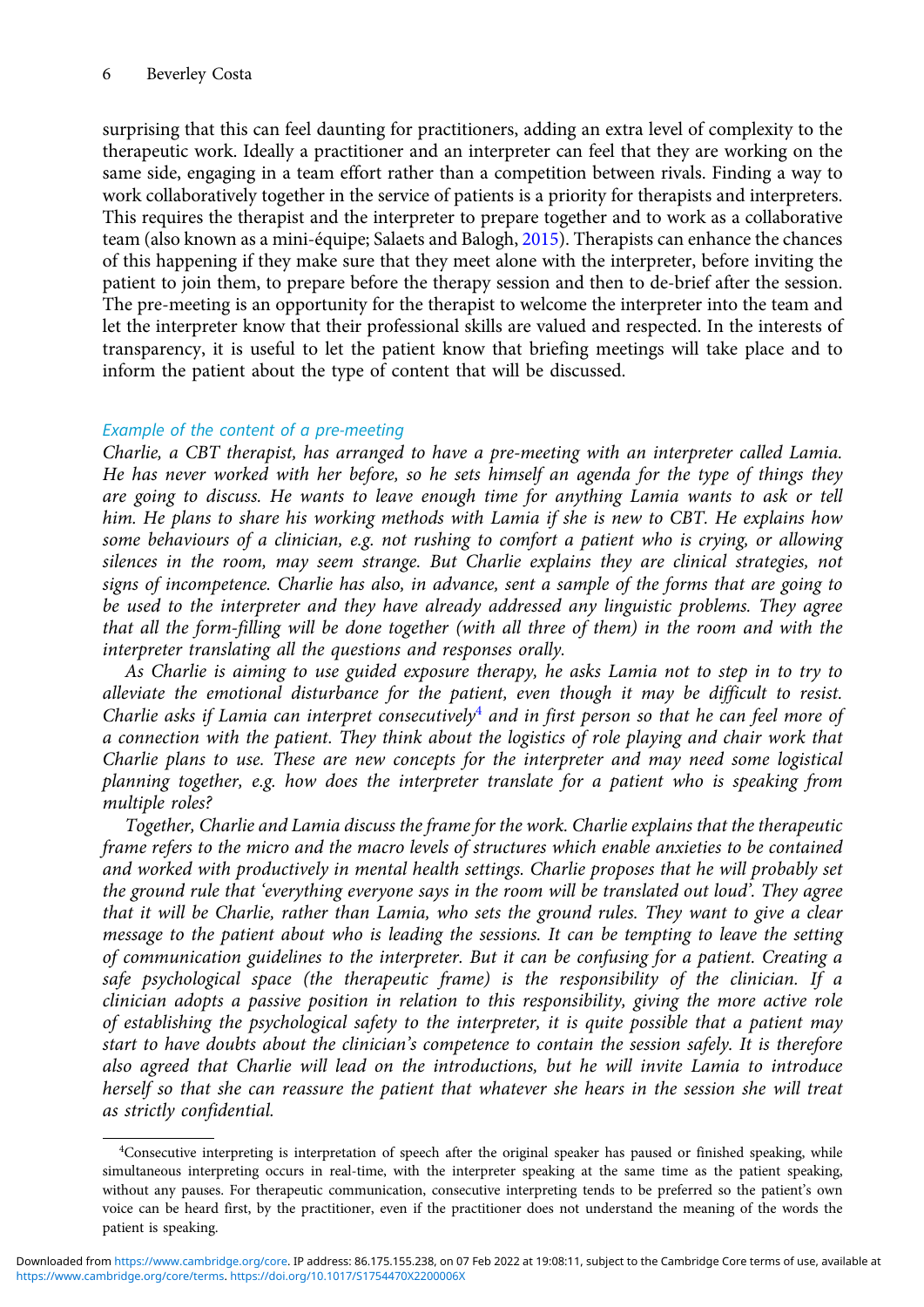After this discussion there is time for Lamia to ask Charlie one thing. She asks him if he can remember to speak in small chunks and allow time for her to translate.

During Charlie's and Lamia's pre-meeting, Charlie had also mentioned that sometimes, if the patient understands and prefers to speak some of the time in English, the therapist, interpreter and patient will negotiate together how much needs to be translated in order for everyone to understand everything.

The following case example, written from an interpreter's perspective, illustrates how this can happen.

#### Case example

Shazia is an experienced Urdu interpreter. She's interpreting for a CBT therapist, called Laura, with whom she has worked on other occasions. Neither have worked with the patient before. During the triage session the assessor had felt that the patient didn't fully understand what was being said. The patient had dismissed the offer of an interpreter, but Shazia had still been booked. When the patient arrived at the CBT session, he said 'I have been in this country for over 25 years, and I speak English at work all the time. I don't need an interpreter'. However, Laura was able to reach an agreement with the patient that Shazia would only translate in the case that one of them didn't fully understand the other. Shazia was aware of the patient's need to be self-sufficient, and the session went ahead without any further issues.

Working together as a team, Laura and Shazia were able to manage a delicate situation. However, the following example, again, from an interpreter's perspective, illustrates what can happen when the opportunity for a pre-meeting has not been provided.

#### Case example

Simran, an interpreter, is booked in for a telephone interpreter-mediated CBT session with a Punjabi-speaking patient. It is a half an hour slot during which the therapist goes through the compulsory PHQ-9, GAD-7, Phobia Scales and Work and Social Adjustment Scale. It takes 10 minutes to explain the purpose of the call to the patient, who just wants to tell her story/ explain her situation. After each question Simran has to remind the patient to rate her problems/feelings with a number as the therapist keeps insisting upon it. This takes up the full 20 minutes with the final questions being rushed through.

If only they had allowed a double slot both the patient and the therapist would have got to the point they hoped to reach. They were all disappointed with the outcome as a second session had to be booked to complete what should have been done in one.

A therapist may also want to consider allowing time for the interpreter to share issues of cultural sensitivity.

The following example, told from an interpreter's perspective, illustrates how important cultural sensitivity can be for effective therapy to occur.

#### Case example

Danielle is carrying out an assessment session with Marta, a Portuguese patient. For this session Danielle has booked a Portuguese interpreter, Isabel. The session is proceeding well, and the communication and flow of conversation are working to everyone's advantage until Danielle asks Marta 'Now that I have all the relevant information, and I have explained the various ways in which we can support you, I was wondering what type of therapy you feel would be best for you?'. At this point, Marta looks at Isabel with a very baffled look on her face. 'What does she mean? I thought that as she is the professional, she would be the one telling me what the best form of treatment would be to help me. I don't know what to say'. Marta bursts into tears. Danielle is confused. What could she have said that has upset Marta so much?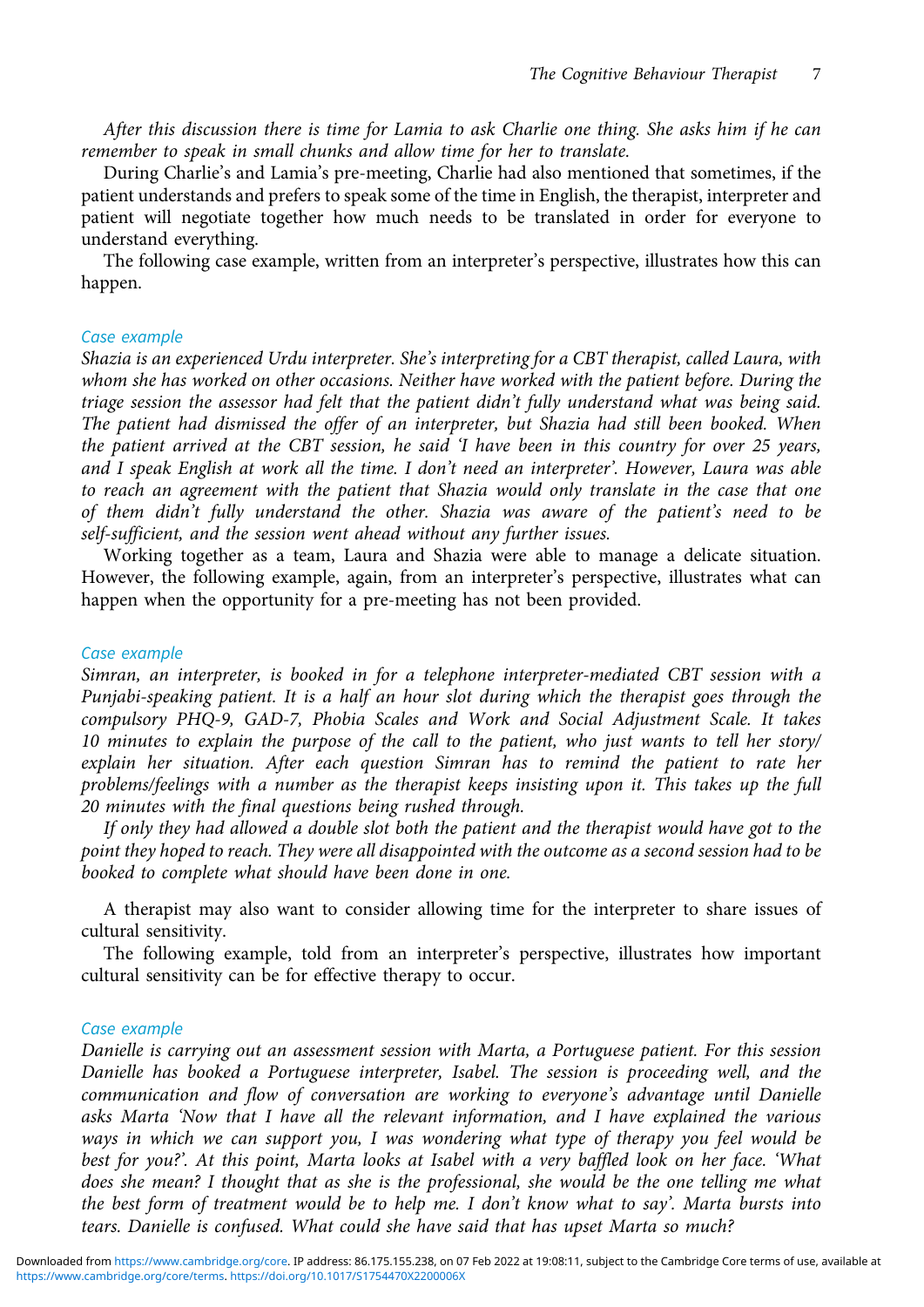Patients may come from cultures that adopt different approaches to healthcare. They may not be familiar with an approach to treatment which involves tentative questioning or an invitation to collaborate in their own treatment. Had Danielle been aware of this, she may have thought of a different way to put this question. In the briefing session, Isabel could have mentioned that some patients from Marta's cultural background find a tentative approach from a clinician unsettling initially.

## Family and friends' (and clients' preferred interpreters) offers to interpret

In a review of users' experiences of access to health and social care services via interpreters the researchers found that many service users preferred to have family members interpret for them. This may be because 'they trust them ... they have an ongoing relationship with them and an emotional commitment and loyalty towards each other' (Alexander, 2004; p. 60).

However, when family members acted as interpreters, their role was to give both practical and emotional support (Hadziabdic *et al.*, 2014), and this led to both positive and negative emotions and outcomes. It is therefore recommended to work only with professional interpreters in therapeutic consultations (BABCP, 2019; Bernardes et al., 2010; Boyles and Talbot, 2017; British Psychological Society, 2017; Costa and Briggs, 2014; Doherty, 2010; Miller et al., 2005; Salaets and Balogh, 2015; Tribe and Lane, 2009.)

So how is the therapist's choice, to work only with a professional interpreter, reconciled with the patient's wish to be interpreted for by a family member? Rejecting the offer of a family member to interpret requires delicate and sensitive communication. It is good to show appreciation and respect for the support offered, but it is advisable to stick to the professional boundary of not commencing therapy while a family member is present.

## Case example

Maria came for her first counselling session. Paramjit, her therapist, went to collect her from the waiting room, where she was sitting with her sister, Ana. In the waiting room, Ana explained to Paramjit that she would be interpreting for Maria. She said that she always did this and that this is what Maria wanted. Paramjit took them both into the therapy room where an interpreter was waiting. Via the interpreter (so that Maria would be included), she thanked Ana, the sister, for her support and explained that organisational policy meant that she would not be able to accept her kind offer. She asked Maria if she would be prepared to have one trial therapy session with the interpreter. They could then review together, afterwards, to see if Maria felt able to continue working in this way. Paramjit also asked Ana if later on, when the therapy had progressed, she could ask for her support, if relevant issues emerged in the sessions. This could include for example, asking Ana to accompany Maria to different, new activities. Maria and Ana agreed to give it a try.

It is easy for therapists to feel pulled into accepting a family member's generous offer to interpret. But as therapists, we need to think carefully about this kind of pull. It can feel counter-intuitive and persecutory not to accept a relative's offer of support (especially if this seems to be a patient's preference). Therapists can feel anxious about appearing culturally insensitive, ignoring families' preferences, values and systems. It is important to remember why you make a decision. Do you actively want to involve a family member in the treatment? Is this part of your therapeutic plan? Or did you just slide into accepting the offer of help? Even though the incorporation of family members is appropriate in some CBT treatments, it is acknowledged that: 'Without a clear framework, the involvement of family members in therapy can feel unstructured, unpredictable, and challenging' (Lobban and Barrowclough, 2016; p. 198)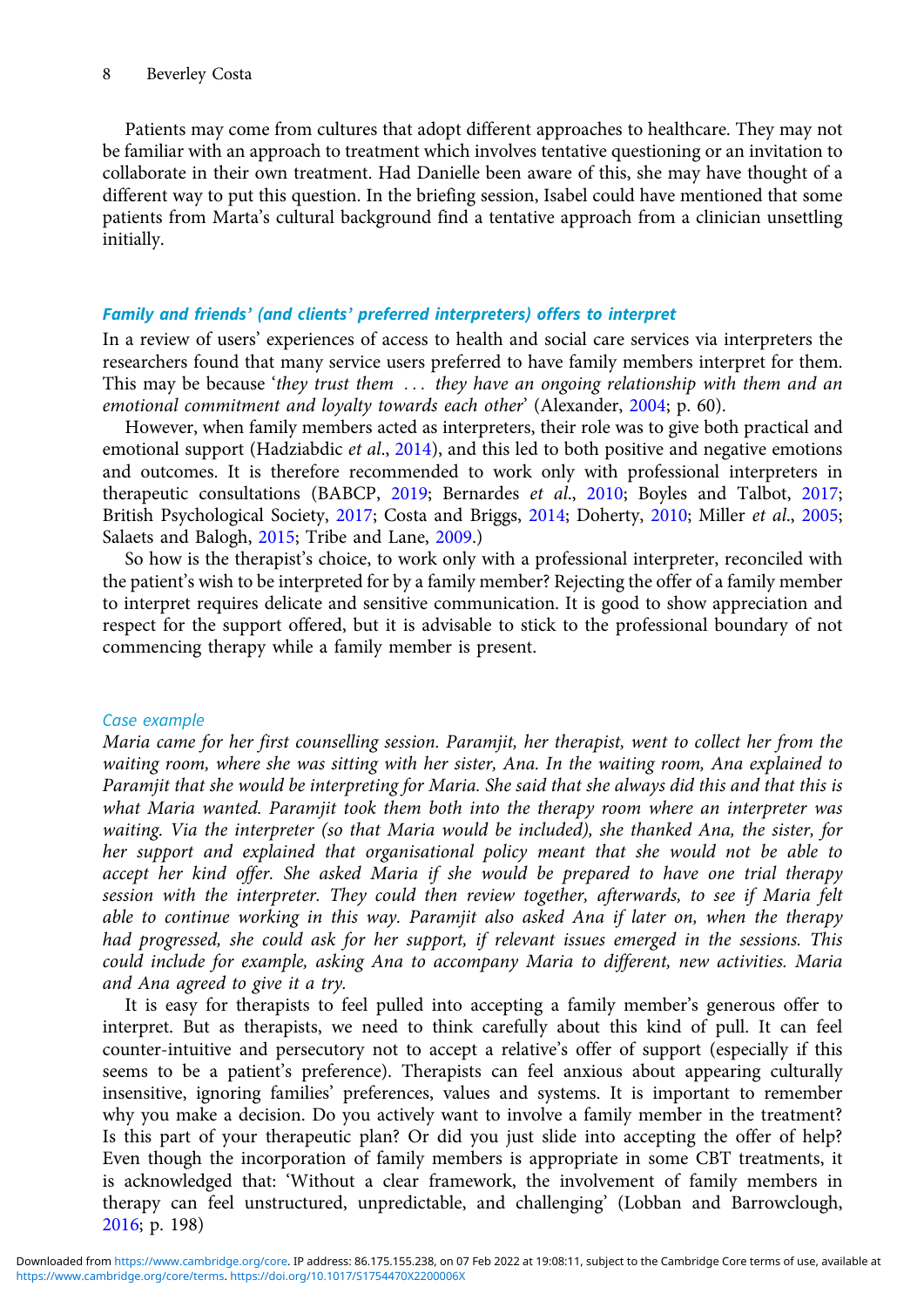Paramjit demonstrates that she is making a conscious decision, not just reacting to a difficult situation. She uses the organisational policy to move the discussion away from personal preferences. Family members are, of course, involved in some formal CBT treatments, but in a reflectively organised way, not as a reactive response (Lobban and Barrowclough, 2016; Renshaw et al., 2005; Thirlwall et al., 2017).

Although Paramjit took the decision to respectfully invite Ana into the room, no therapeutic conversation took place, and no personal material was discussed. By treating Ana's offer with respect – by giving some of the power back to Ana (asking, rather than telling her, if she could contact her in the future), by valuing Ana's relationship with Maria, and by not rejecting her completely – Paramjit is able to build enough trust for the session to go ahead appropriately.

Another relational dilemma may be posed by professional interpreters who have worked with patients before, in other settings. Some interpreters have established long-term relationships with their patients (even though it may be advised against in interpreters' codes of practice). This can be problematic. It may make it difficult for a therapist to form a rapport with the patient. However, rather than declining to work with an interpreter outright (indeed, there may not be an alternative interpreter available), the therapist could explain why having an interpreter with whom the patient has a prior relationship could impede the therapy. The therapist could mention that for therapeutic work, it is important to create a therapeutic space where it is possible for the patient to remove herself from external influences in order to view and review the influences of the external world in multiple ways. The therapeutic space might be likened to the controlled space of a laboratory where people can experiment and try out new behaviours and responses. For this reason, it is usually helpful if all the people involved in the therapy do not have relationships outside of the therapy room. However, if the patient is still hesitant about bringing in an unknown interpreter, the therapist might suggest that they try a couple of sessions with the patient's preferred professional interpreter and then evaluate together how the therapy is progressing. They can then decide whether it is viable to continue as they are, or whether a different interpreter is needed and can be tolerated by the patient. Through the regular review structure, the therapist retains control of the session while remaining flexible. A therapist needs to be confident in their decision-making processes about this complex ethical issue. If the patient's safety may be compromised by having an over-involved interpreter in the therapy sessions, then a final option may be that the treatment does not go ahead. The therapeutic frame and ethical guidelines can be flexible but there need to be limits if the therapy is to stay within the domain of safe practice.

## Meta communication

Everyone needs to know the rules of communication at the very beginning of the session. This involves (i) setting the communication ground rule and (ii) talking about how the communication will work, or 'talking about the talking'.

#### Ground rule

As we have already noted, three-way communication through an interpreter differs systemically from dyadic communication. We saw in a previous case example that it might be helpful to set a ground rule like this before anyone says anything else: 'Everything that everyone says in the room will be interpreted. It can also be useful for the therapist to make a circular, inclusive hand gesture (if culturally appropriate) when they are setting the ground rule. This serves at least three purposes. Firstly, it emphasises that the rule applies to everyone. Secondly it is a direct form of the therapist's communication with the patient, and it helps with relationship building and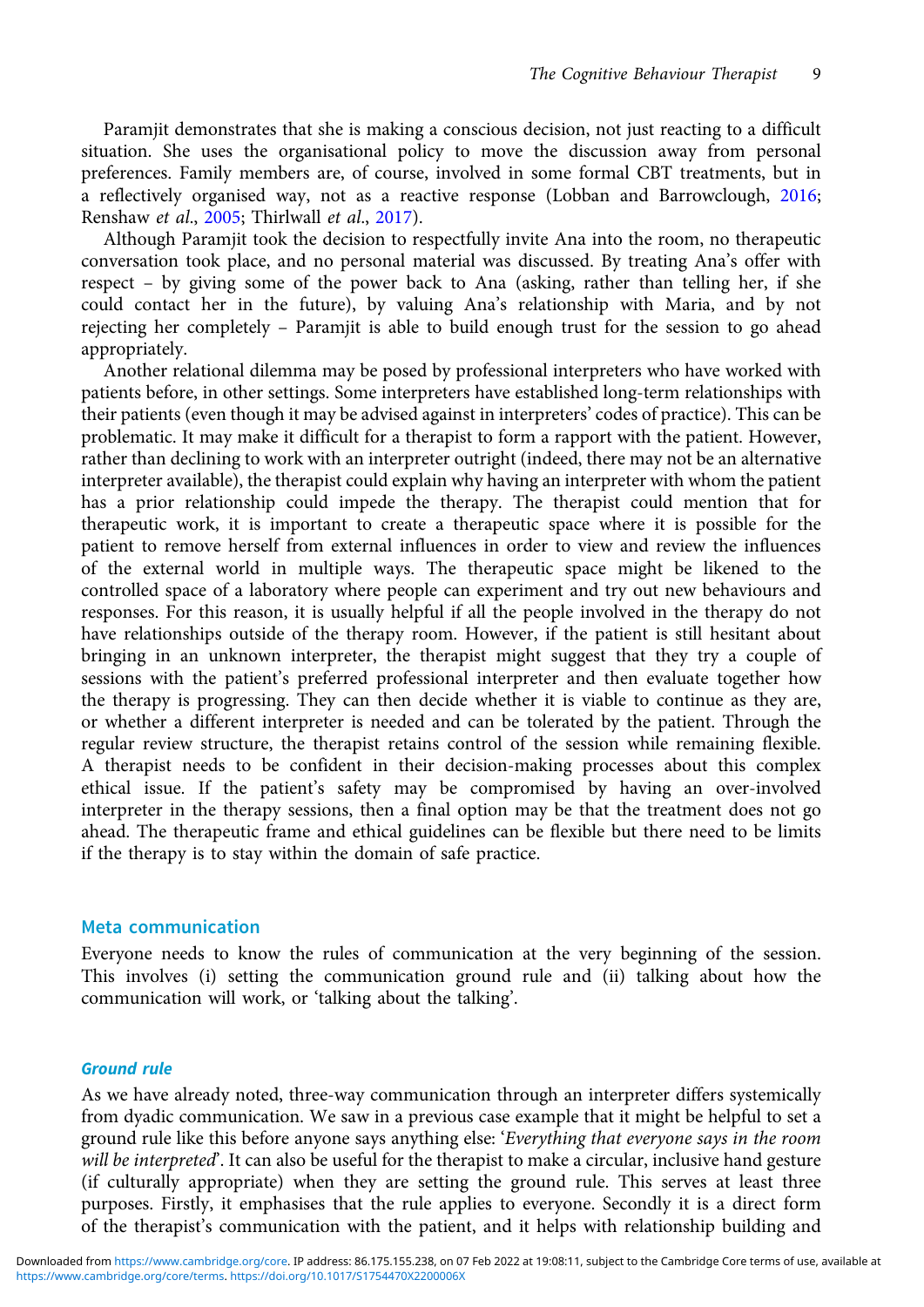the maintenance of an active therapist stance. Thirdly, if the therapist needs to remind everyone of the rule, they can simply repeat the gesture, which does not require translation.

Transparency is essential in all forms of CBT without an interpreter, of course. But interpretermediated communication requires an unswerving commitment to keep everyone in the loop. Of course, as a therapist or counsellor, if we want the interpreter to trust us to hold the authority, we have to do what we have said we will do, or unhelpful relational dynamics may be created as the following case example illustrates.

## Case example

Saira is an interpreter. She has had a pre-meeting with the CBT therapist, Ann. Ann has explained that she will set down all the ground rules about the communication. Saira waits patiently at the beginning of the session for Ann to explain that everything that everyone says will be interpreted, but Ann seems to have forgotten to mention this. Saira thinks this is too important to neglect and so she intervenes and explains the ground rule in both the languages of the therapist and the patient. Ann is cross with herself for forgetting to set the ground rule, and she is cross with Saira for interrupting.

This case example and the next case are illustrations of how quickly clinical authority can slip away, and of how anxieties can be elicited and acted upon when mistakes are made, even when everyone's intentions are benign.

## 'Talking about the talking'

As a therapist, you may want to discuss aspects of the therapeutic communication before they become problematic. What will happen, for example if the patient wants to speak for a long time without interruption and the therapist cannot understand? Who takes the responsibility for managing this, and how? One option is for the therapist to suggest that the patient say whatever they need to say without interruption. Once they have finished, the patient is then requested to repeat what they have said in short chunks so that the interpreter can translate. The therapist can explain that this is for the patient to be able to express themselves freely first. The therapist can be included into the communication afterwards.

A therapist may be grateful to an interpreter who paraphrases, for the patient, terminology and jargon the therapist has used. A therapist may prefer to leave issues like this to the interpreter to sort out. But that leaves the therapist at the passive end of the continuum, with the interpreter taking on the responsibility for the communication.

## Case example

Jenny is a CBT therapist working with a patient called Bushra, mediated through an interpreter called Sameera. Jenny wants to introduce the concept of obsessive compulsive disorder (OCD) to Bushra and asks her how much she knows about OCD. Sameera is pretty sure that Bushra won't understand the concept of OCD so she decides to 'translate' the concept into something Bushra can relate to. She says to Bushra, 'Do you keep washing your hands all the time?', and Bushra replies that she does not. Sameera 'translates' to Jenny that Bushra says she doesn't have a problem with this issue. Jenny leaves the line of questioning about OCD and doesn't discover that it takes Bushra 30 minutes to leave her house because she has to keep checking that the door is locked.

Succumbing to the temptation to solve troubling interpersonal communication between the participants in the system may result in ironic (or unintended) consequences (Dallos and Vetere, 2012). What seems like a facilitative intervention by the interpreter is, in fact, obstructive of the treatment.

This series of (lack of) decisions and actions illustrates how easily clinicians can become passive when they don't understand an interaction. It is not infrequent for a clinician to be so grateful to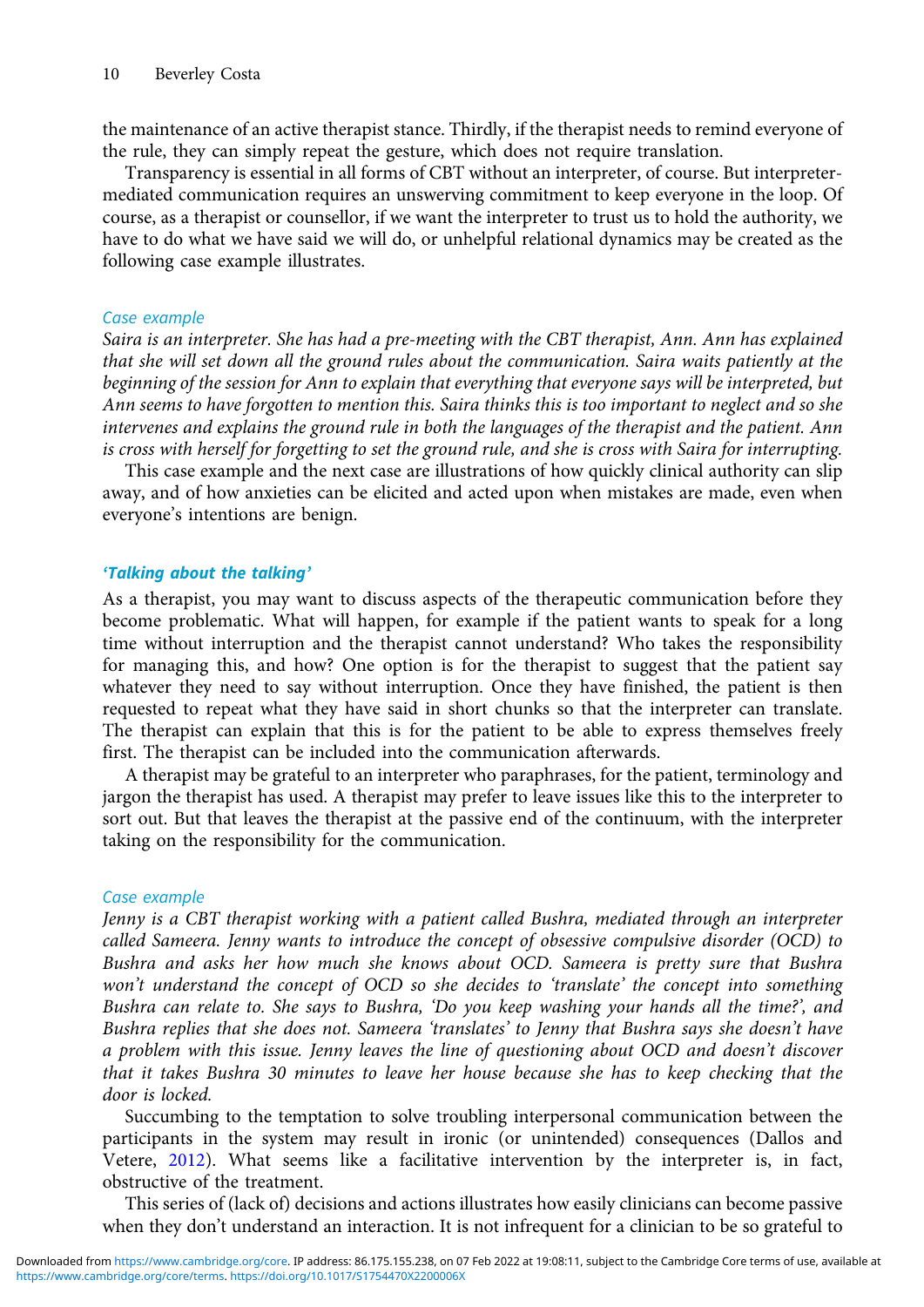the interpreter for taking control that they forget the importance of their own therapeutic alliance and communication with the patient. Consequently, they lose their therapeutic footing. How can this be avoided? The prevention is better than cure approach can help a clinician to stay active. (This approach can also help interpreters manage their own professional and self-care needs; Bontempo and Malcolm, 2012.) In the pre-meeting the clinician can establish with the interpreter that they need everything translated. If the interpreter lets the clinician know that the patient doesn't understand something it is then the clinician's job to find the words that will reach the patient. If the clinician leaves paraphrasing to the interpreter, the clinician loses the clinical control of the message and, consequently, of the session. By engaging with the meta communication, talking about the talking – agreeing together with the interpreter the communicative strategy – this potentially harmful situation could have been avoided.

## **Boundaries**

It is very difficult for interpreters to manage unboundaried conversations, where they may hear about safeguarding issues, or they may need to refuse requests from vulnerable patients for their telephone numbers. Receptionists will often seat interpreters and patients together in the waiting room. Therapists may leave interpreters and patients on their own together. What are the potential unwanted consequences of these actions?

#### Case example

Tom has just conducted a risk assessment with a new patient called Wanda. He needs to leave the room for a moment to collect a form. When he returns to the room, he can see that the interpreter, Pawel, looks uncomfortable. In the debrief, after the session, Pawel tells Tom that Wanda disclosed that she has been having suicidal thoughts. She asked Pawel not to tell Tom when he came back into the room. Pawel says he feels terrible because Wanda clearly felt she could trust him. He doesn't think Wanda will trust him any longer as she thought Pawel would keep her secret. But Pawel feels he has to tell Tom because of the potential risk. Tom wishes he had thought about the implications of leaving the interpreter and the patient alone together. He decides that the next time he needs to leave the room he will take the interpreter with him. Although the ground rule about risk and confidentiality had been set, it may be tempting for a patient to believe the rule need only apply if the clinician is present.

Systemic preparation, by therapists, includes thinking about how interpreters arrive and leave appointments without being left on their own to manage unfacilitated conversations with patients. Although a pre-meeting and a post-meeting debrief may be planned, patients and interpreters can still encounter each other in unplanned situations outside of the therapy room. One solution is for a clinician to have a conversation with the receptionist to ask them to seat interpreters, on arrival, in the staff room, away from patients. Also, as part of the 'talking about the talking' clinicians may want to discuss with patients the rationale for not continuing the conversation with the interpreter if they are left on their own together. This explanation for the patient (and for the interpreter) can make transparent why it is preferable if the interpreter does not interact with the patient beyond the clinician-facilitated therapy session.

#### Managing three-way relationships

The interpreter-mediated therapy triad is not exempt from the pulls and pushes inherent in triangular relationships. This has been explored extensively elsewhere (Boyles and Talbot, 2017; Hadziabdic et al., 2014; Costa and Briggs, 2014; Costa, 2011; Crezee et al., 2011; Messent, 2003; Tribe and Thompson, 2009). Our own histories of being in triangular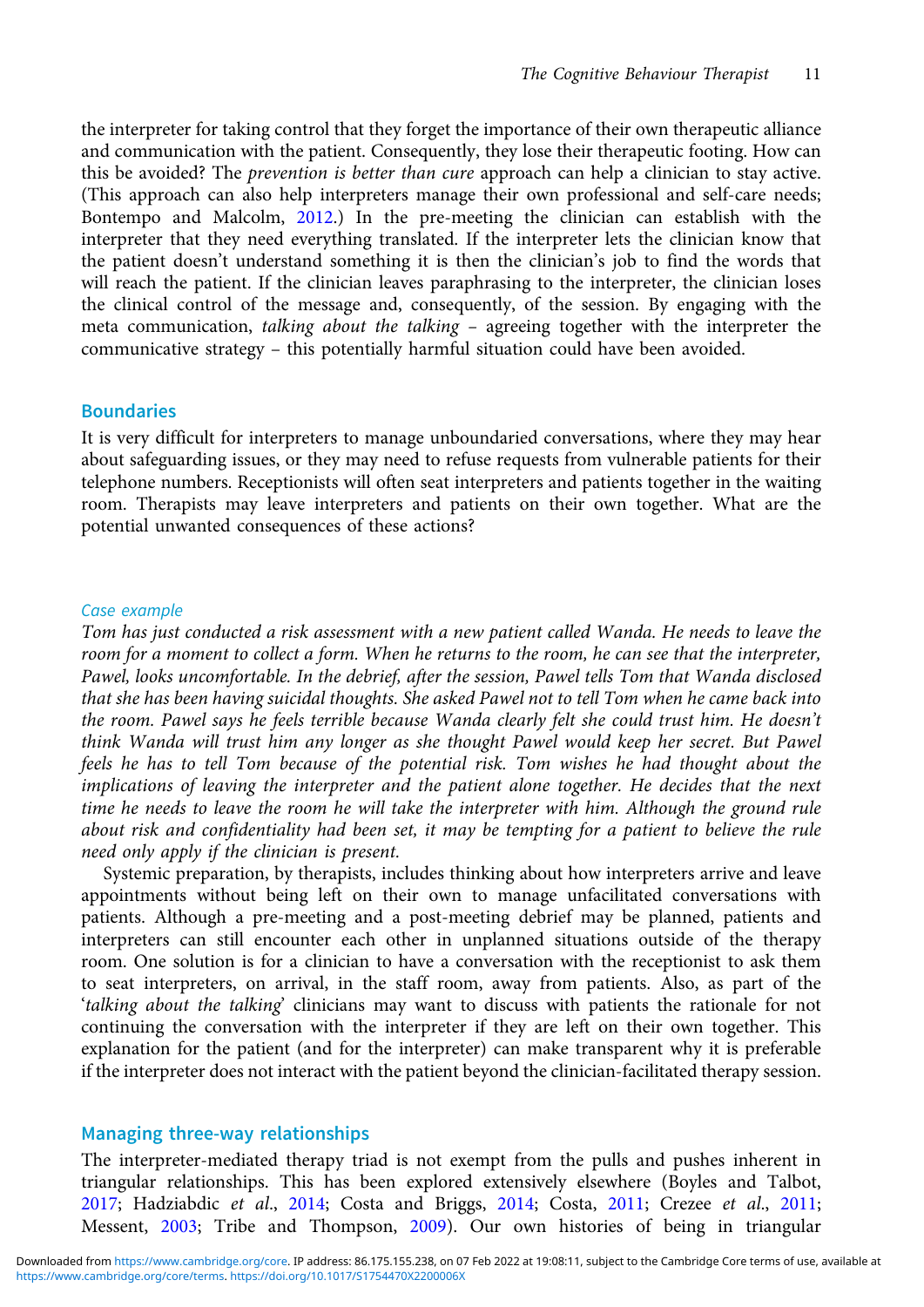relationships can trigger unhelpful behaviour. It is therefore important for CBT therapists to become aware of their own thoughts and feelings and interpersonal pulls (Safran and Segal, 1990).

## Case example

Prudence has agreed to try cognitive restructuring to address her tendency to over-generalise some of her beliefs about the safety/lack of safety of travelling by bus. Prudence is from Cameroon and her therapy is mediated by a male French-speaking interpreter called Dominic. The CBT therapist is called Will. Prudence trusts Dominic, and Prudence and Dominic seem to have a good rapport together. Will feels that he needs to gain Prudence's trust so that she will engage fully in the cognitive restructuring work. Will has carefully laid out the seating in the room in an equilateral triangle. But despite Will's efforts Prudence does not look at him. Prudence is happy to make eye contact with Dominic but not with Will. Will understands that this is probably because Dominic speaks her language, but Will still finds that he feels annoyed with Dominic. Will blames Dominic for the lack of his own rapport with Prudence. Will starts to see Dominic as an opponent. Dominic notices that Will is angry and starts to experience Will as persecutory. Before long Will and Dominic both feel like victims, and Prudence doesn't know whether to try to rescue the situation or just go home.

Self-reflexivity on the part of the therapist and the interpreter can help to bring these complexities into the light. What are one's default behaviours and (sometimes unhelpful) coping strategies when one feels excluded? Is a different response needed in the interpretermediated triad? With awareness, these relational dynamics [also exemplified by Karpman's (1968) Drama Triangle] can be reflected on in supervision, not reacted to in the session (Costa, 2017). It is probably useful to discuss eye contact with the interpreter in the premeeting and to think together about how to manage the potential dynamic illustrated in the previous case example.

# Working with interpreters remotely via video link or on the telephone

The British Psychological Society recommends using video conferencing for remote interpretermediated therapy rather than telephone interpreting where possible. Guidance about administrative issues for this type of work can be found here: https://www.bps.org.uk/sites/ www.bps.org.uk/files/Policy/Policy%20-%20Files/Working%20with%20interpreters%20online %20or%20via%20the%20telephone.pdf.

This account by an interpreter also illustrates some of the administrative issues.

## Case example

Ivana is a Romanian interpreter. She received an email from the booking coordinator with a request for a video call assignment for four consecutive weeks and accepted it. On the booking confirmation she received a Microsoft Teams link. She thought that everything was fine, and she was not expecting any problems.

On the day of the first appointment, she used the link to join the meeting and was waiting for a practitioner to invite her into the room. But there was nobody there. Nobody contacted her by phone either. After 20 minutes of waiting, she contacted her agency who tried to reach the service but still it was unsuccessful. The same situation happened on the second and third week.

What went wrong? When booking an interpreter for a video or telephone call it is important to give the contact details of the interpreter, such as an email address and telephone number to the administration team/clinician. If possible, the interpreter should also be given a contact telephone number to be able to reach the service if something goes wrong. Using technology is a helpful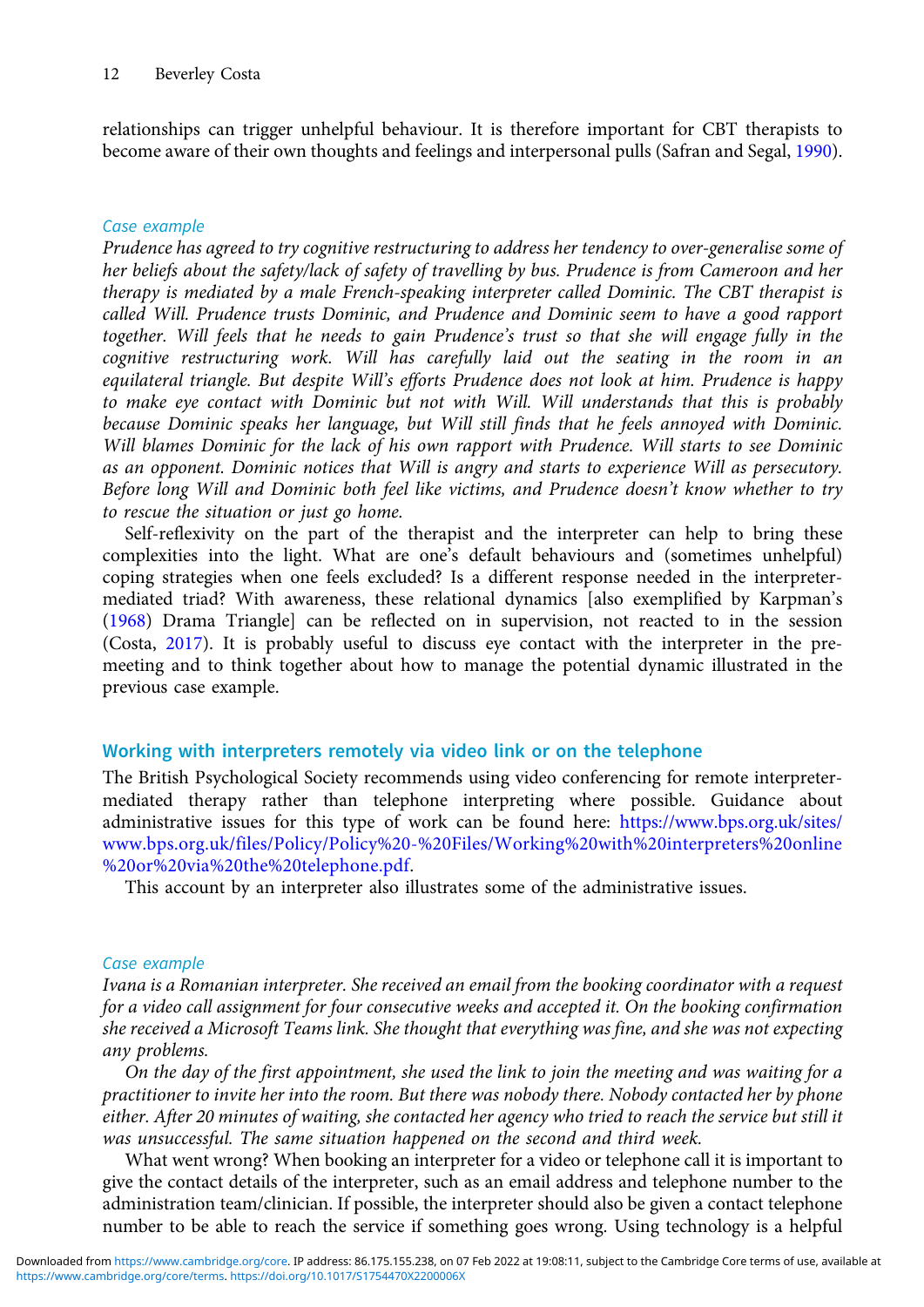alternative to face-to-face appointments. However, it is not always reliable. Thinking ahead and having a back-up plan, in this case having a telephone number or the interpreter's email address, is always good, to avoid the situation described in the case example.

The Royal College of Speech and Language Therapists has also produced guidelines for working with interpreters remotely which include useful guidance about the communication process: https://3959e25e-b3e4-4cf0-92ed-b4c50fc1442d.filesusr.com/ugd/7f9695\_e2618d3af15c4 3d5ab5057ad54e5cd97.pdf

The following case example illustrates what can happen if communicative issues, when working with interpreters remotely, are not addressed.

## Case example

A therapist, Ben, has an interpreter-mediated telephone session booked with a Mandarin-speaking patient, Pearl. Although a video call might have been better, for logistical reasons this hasn't been possible. But Ben has been working via the telephone with Pearl for two months and he feels the sessions have gone well. Their regular interpreter is on leave and so a different interpreter, called Huang, has been booked. When Huang joins the call, he seems keen to get started. Ben is pleased that there are no delays. Ben quickly reiterates the ground rule that everything will be translated, and they begin the session. As the call progresses, Pearl starts to explain why she was unable to complete the action plan/homework she and Ben had agreed she would do. She describes a serious incident that she witnessed near her house. Pearl is beginning to get distressed. At the same time, Ben can hear several noises in the background – running water and pans banging. It soon becomes clear that Huang is cooking a meal while interpreting. Ben is very cross and starts to get distracted from Pearl's narrative.

It is easy to forget that even on the telephone or on a video call a pre-meeting and a debrief with the interpreter is essential. This needs to be planned into the booking request. In this way the interpreter would have met (via the telephone) with Ben prior to the patient joining the call so that expectations about behaviour could have been clarified, together with the usual items on a pre-meeting agenda. Even if the session is short, or the therapist has worked with the patient before, it is important on a remote call to slow down introductions and ground rules so that everyone understands them. It is even more vital for the therapist to stay active and to find ways to engage directly with the patient. One way of doing that is to use people's names (more frequently than you would if you were all in a room together) to make a connection. Finally, immediately after the session, it is helpful to write down the issues and to make a plan for how to resolve them next time, together with the interpreter. If the sessions move between remote sessions and in-person sessions it is useful to re-contract for the new context at each transition.

## Support needs of interpreters

Interpreters work in unpredictable and emotionally charged contexts with very little, if any, support. They appreciate being briefed about what they are going into and being debriefed at the end, so they can have a moment to take stock. The debrief can enable an interpreter to share cultural information, give feedback to the therapist about whether they need to adapt their communication for the interpreter to do their job, and it can also be a chance for the interpreter to offload some of their feelings before they return to the outside world. This story, by an interpreter, illustrates what can happen when that opportunity is not provided.

#### Case example

'Thank you. The session went well. Do I have to sign your form?'. Once the form was signed, the CBT therapist shut the door. I stood there; the only sound the tap tap of a keyboard somewhere along the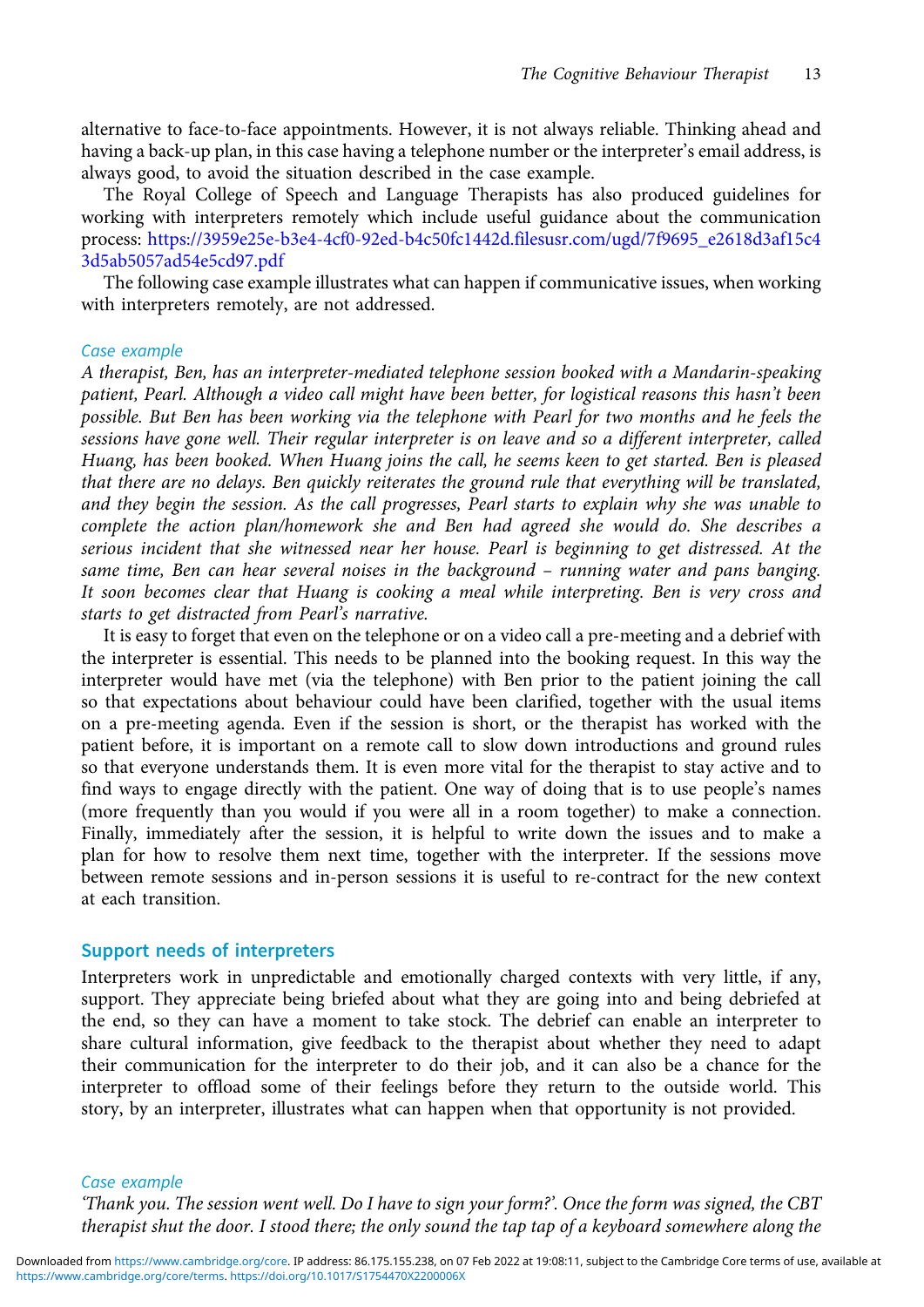corridor. I turned to leave. I felt very strange, as if walking in another life. Something in that session had touched a raw nerve. I'd felt it, but in the sequence of interpreting I had not given it much thought. I could now feel the wave of emotions bubbling up inside me. I had to get out quickly before that feeling took over.

Often something within interpreting sessions leaves unresolved emotions in the interpreter. Spending a few minutes allowing the interpreter and the therapist to restabilise after the impact of the session should be part of the overall work of the CBT therapist/interpreter team.

This section finishes with a compilation of interpreters' own words about the impact the work can have on them.

'You can get home and it (the interpreting assignment) can impact on the relationship you have with friends and family. Because if you don't offload here it's going to come out. And sometimes in the wrong situations. Most clinicians will offer some support at the end of the session. You can't always remember, you can't always think, because during the session you're there 100% trying to be professional, you don't let your emotions get in the way, you keep them buckled down. We are not machines. We are not Google Translate.'

Without 5 to 10 minutes at the beginning and end of a session, interpreters can be left 'emotionally naked' to enter or leave a therapy session. It seems only fair to give interpreters information about the session if it is available, so that they can prepare themselves for a distressing situation. Even in very busy contexts, briefing and debriefing is highly recommended so that there is space to think and learn, and so that burn-out can be avoided. Where possible, supervision groups can also be set up for interpreters (Costa, 2017; Costa, 2020).

# Summary, guidelines and tips

Finding a way to work collaboratively together in the service of patients is a priority for therapists and interpreters and ultimately a benefit for all. Brief training interventions and appropriate ongoing supervision can ensure that the required skills are embedded into practice. Interpreter-mediated therapy is conducted within a system. If CBT therapists can broaden their thinking beyond the dyadic relationship within a therapy room, they will be better prepared to consider the wider issues before they emerge. Such a wide focus might even result in the trial of an in-house interpreter scheme. Other issues may include procedures with interpreting agencies and the therapist's preparation, both before therapy even begins, and in preparation for it to start. CBT therapists will need to think about how a patient and an interpreter find their ways to and from the consulting room, and to think about how they treat an interpreter as a valued and respected professional, while holding the clinical authority at all times, and negotiating their own position on the active–passive continuum.

In the 'Further reading and resources' section, you will find a link to a comprehensive set of guidelines for working with interpreters produced by the British Psychological Society.

The following is a brief set of tips abridged from the Mothertongue/Pásalo Good Practice principles for therapists when working with interpreters:

## Issues to observe:

- Allow time for a pre-meeting with the interpreter to establish ways of working together.
- In the pre-meeting explain your working methods and expected outcomes to the interpreter.
- Let the interpreter know if you will be using any specific terminology.
- Arrange seating so that everyone can see each other.
- Clarify that you, the clinician, have ultimate responsibility for the session. It is necessary that the interpreter feels able to trust you to hold that responsibility.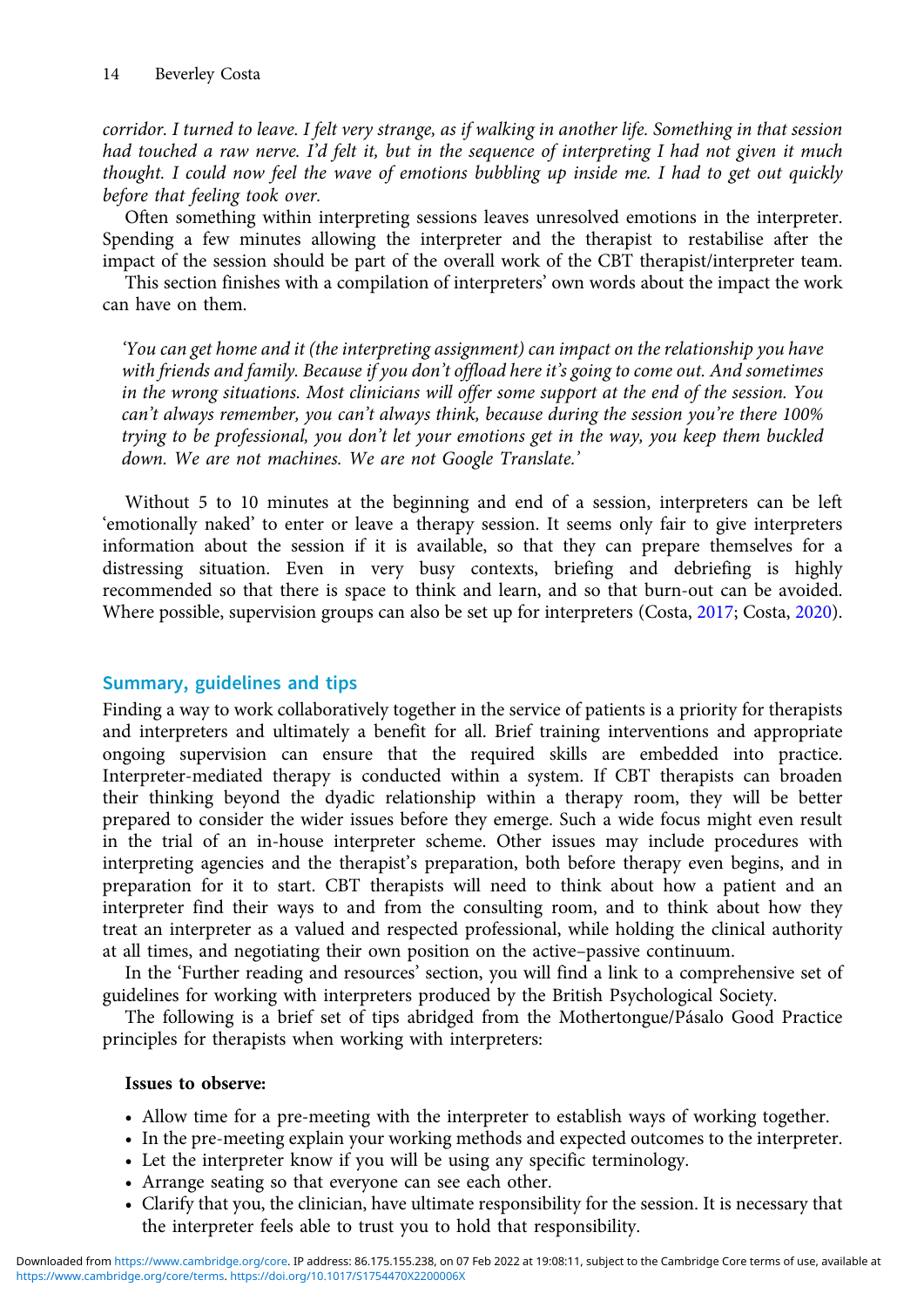- In the session, speak directly to the patient.
- Introduce yourself and the interpreter. Think how you will manage beginnings and endings of sessions – is it OK for the interpreter and patient to be left alone?
- Set the ground rules including confidentiality and the fact that everything spoken by everyone in the room will be translated.
- Be transparent in the way you work.
- Reassure the patient about how important hearing their message and their voice is and how you will do your best to listen very carefully to them.
- Explain that you will be summarising and checking your understanding with the patient regularly.
- Reassure the patient about interpreting accuracy/confidentiality.
- Speak in small meaningful chunks so that the interpreter can translate accurately.
- Be aware of potential political conflicts between patients and interpreters who are from war-torn countries.
- Be aware of cultural differences and check if and how your patient experiences those differences.
- If the patient can speak some English, discuss together, between the three of you, how the interpreter can be most useful in the session (Talk about the Talking).
- Thank anyone from the family who wants to interpret so that they feel validated but explain that you are required to have a professional interpreter for your work. You may want to suggest that you might appreciate their support with other aspects of care if they are willing. It is important that the family member does not feel rejected or humiliated, for the wellbeing of everyone involved (Hadziabdic et al., 2014).
- Allow enough time for de-briefing at the end.
- Prepare in advance so that you allow enough time for the whole session.
- Work collaboratively together with the interpreter.

## Issues to avoid:

- Use of jargon.
- Referring to the patient in the third person.
- Giving responsibility for the session to the interpreter.
- Speaking in unmanageable chunks.
- Leaving the interpreter and the patient alone together.
- Having a private conversation with the interpreter in the patient's presence.
- Expecting the interpreter to be a general assistant or to look after the patient.

#### Key practice points

- (1) A more active facilitation stance is needed when working with an interpreter in order to manage the anxieties of all three participants in the triadic therapeutic encounter.
- (2) A whole-system approach to working with an interpreter is useful, starting with familiarising yourself with agencies used and booking procedures, through to thinking about the type of support available for interpreters.
- (3) A collaborative team approach to working with an interpreter enhances the effectiveness of interpreter-mediated CBT therapy.

Acknowledgements. I would like to thank the reviewers for their helpful suggestions. I would also like to thank Kamaljit Dosanjh, Joanna Mungai and Guida Shields, the interpreters who contributed to the paper with their helpful insights and examples.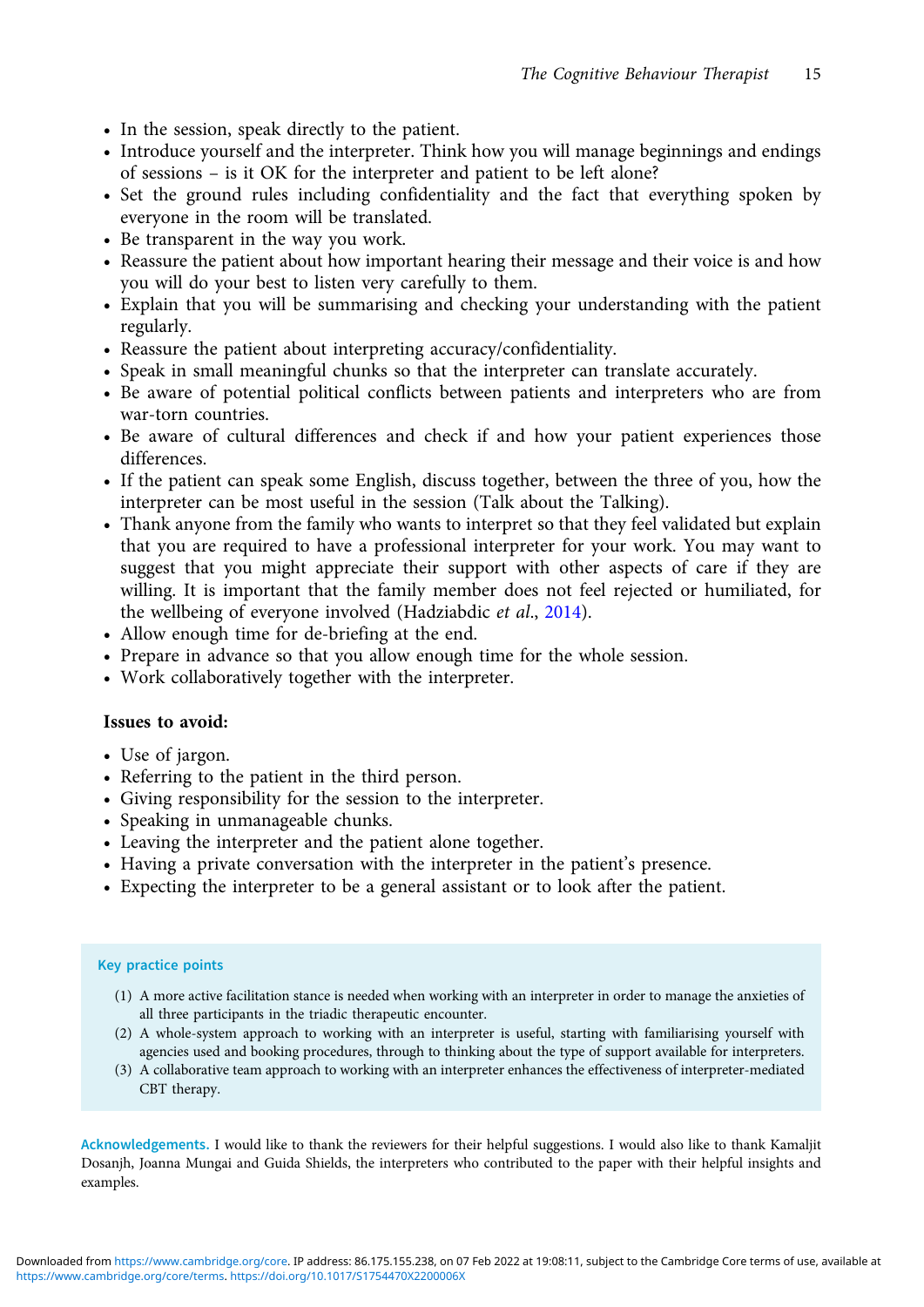Author contributions. Beverley Costa: Conceptualization (lead), Investigation (lead), Methodology (lead), Project administration (lead), Writing – original draft (lead), Writing – review & editing (lead).

Financial support. No financial support for this paper has been received.

Conflicts of interest. There are no conflicts of interest.

Ethical statement. No ethical approval was needed. The author has abided by the Ethical Principles of Psychologists and Code of Conduct as set out by the BABCP and BPS.

Data availability statement. Data availability is not applicable to this article as no new data were created or analysed in this study.

#### Further reading and resources

- British Psychological Society Guidance Working with interpreters online or via the telephone. https://www.bps.org.uk/sites/ www.bps.org.uk/files/Policy/Policy%20-%20Files/Working%20with%20interpreters%20online%20or%20via%20the% 20telephone.pdf
- Experiential, practical training courses for working effectively with spoken languages interpreters. https://www.pasaloproject. org/trainingconsultancy.html
- NICE (2011). (Update of) Crossing the language barrier with a dedicated Mental Health Interpreting Service. https://www. nice.org.uk/sharedlearning/update-of-crossing-the-language-barrier-with-a-dedicated-mental-health-interpreting-service
- The Royal College of Speech and Language Therapists guidelines for working with interpreters. https://3959e25e-b3e4-4cf0- 92ed-b4c50fc1442d.filesusr.com/ugd/7f9695\_e2618d3af15c43d5ab5057ad54e5cd97.pdf
- Training films for therapists working with interpreters: https://www.pasaloproject.org/resources.html#TIWT and https:// www.gla.ac.uk/research/az/gramnet/research/trainingmodel/
- Multilingualism and mental health training resource. https://www.pasaloproject.org/multilingualism-mental-health-andpsychological-therapy—course-content.html
- UNHCR Handbook for interpreters in asylum procedures. https://www.unhcr.org/dach/wp-content/uploads/sites/27/2017/ 09/AUT\_Handbook-Asylum-Interpreting\_en.pdf

#### References

- Alexander, C., Edwards, R., & Temple, B., (2004). Access to Services with Interpreters: User Views, York: Joseph Rowntree Foundation. https://www.jrf.org.uk/report/using-interpreters-access-services-user-views (accessed 7 August 2021).
- Association of Sign Language Interpreters (2020). https://asli.org.uk/ (accessed 28 July 2021).
- BABCP (2019). Black, Asian and Minority Ethnic Service User Positive Practice Guide. https://babcp.com/Portals/0/Files/ About/BAME/IAPT-BAME-PPG-2019.pdf?ver=2020-06-16-004459-320
- BABCP (2021). Minimum Training Standards, https://babcp.com/Accreditation/Provisional-Accreditation/Minimum-Training-Standards
- Bailey, C., McIntyre, E., Arreola, A., & Venta, A. (2019). What are we missing? How language impacts trauma narratives. Journal of Child & Adolescent Trauma, 13, 153–161. https://doi.org/10.1007/s40653-019-00263-3
- Bernardes, D., Wright, J., Edwards, C., Tomkins, H., Dlfoz, D. & Livingstone, A. G. (2010). Asylum seekers' perspectives on their mental health and views on health and social services: contributions for service provision using a mixed-methods approach. International Journal of Migration, Health and Social Care, 6, 3–19. https://doi.org/10.5042/ijmhsc.2011.0150
- Bontempo, K., & Malcolm, K. (2012). An ounce of prevention is worth a pound of cure: educating interpreters about the risk of vicarious trauma in healthcare settings. In Malcolm, K., & Swabey, L. (eds), In Our Hands: Educating Healthcare Interpreters, pp. 105–130. Washington DC, USA: Gallaudet University Press.
- Boyles, J., & Talbot, N. (2017). Working with Interpreters in Psychological Therapy. London, UK: Routledge.
- British Psychological Society (2017). Working with Interpreters: Guidelines for Psychologists, ed. Tribe, R. & Thompson, K. doi: 10.13140/RG.2.2.24082.56009 BPS Report number: INF288/11.17 https://www.bps.org.uk/sites/www.bps.org.uk/files/ Policy/Policy%20-%20Files/Working%20with%20interpreters%20-%20guidelines%20for%20psychologists.pdf
- Costa, B. (2011). When Three is Not a Crowd: Professional Preparation for Interpreters Working with Therapists. ITI Bulletin January-February: 20-21.
- Costa, B. (2017). Team effort training therapists to work with interpreters as a collaborative team. International Journal for the Advancement of Counselling, 39, 56–69. https://doi.org/10.1007/s10447-016-9282-7
- Costa, B. (2020). Other Tongues: Psychological Therapies in a Multilingual World. Monmouth: PCCS Books.
- Costa, B., & Briggs, S. (2014). Service-users' experiences of interpreters in psychological therapy: a pilot study. International Journal of Migration, Health and Social Care, 10, 231–44. doi: 10.1108/IJMHSC -12-2013-0044.